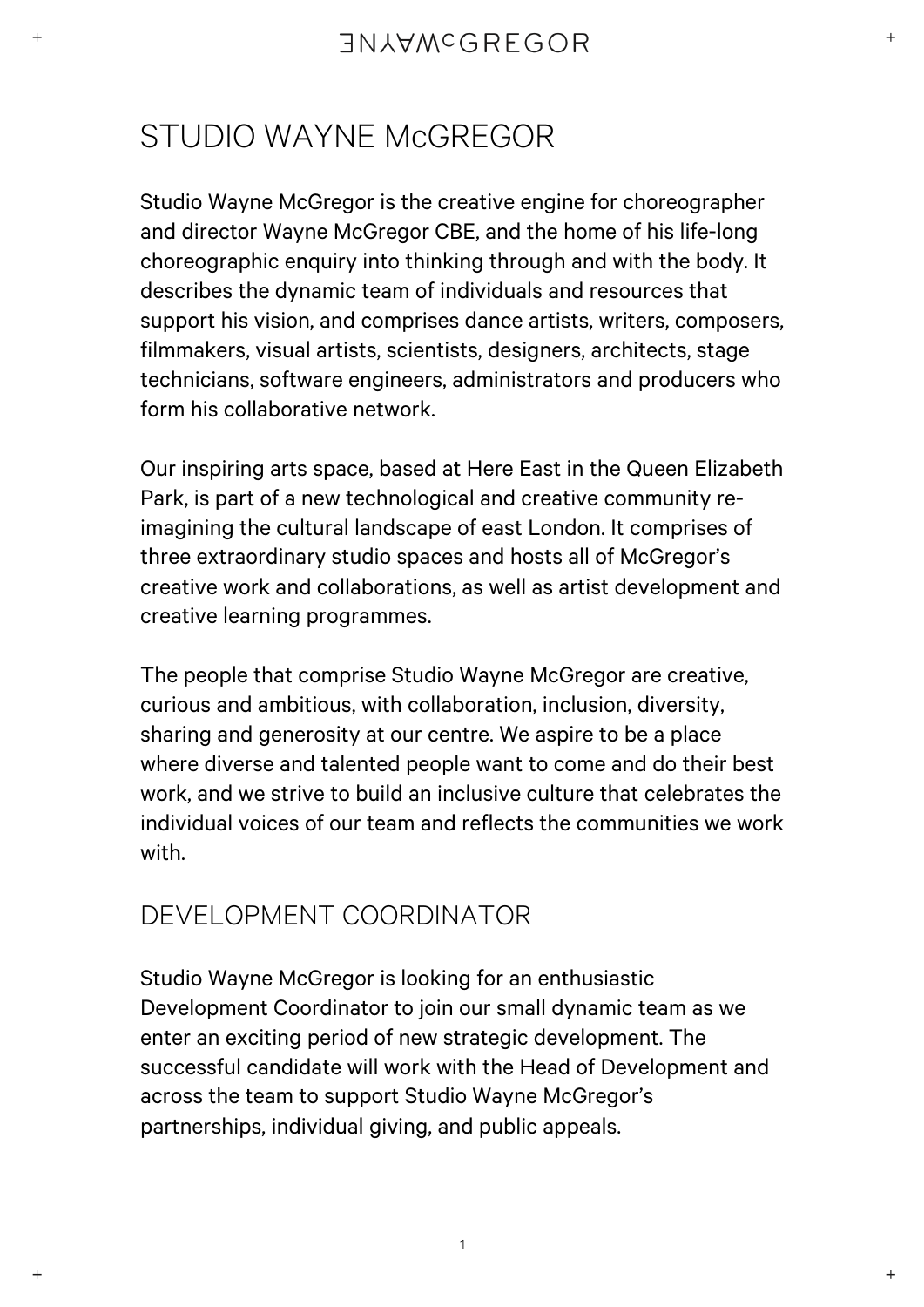As Development Coordinator, you will focus on the delivery of our donor and partnership engagement programme to maximise fundraising income. You will provide support on all aspects of our private philanthropy and partnerships to ensure that processes are followed correctly, and all administration is efficient, accurate and delivered to deadline. You will also support drafting project proposals and reporting to funders.

This is an exciting opportunity to work for Studio Wayne McGregor as we enter a period of rapid change and innovation and approach the 30<sup>th</sup> anniversary of Wayne McGregor's artistic practice. You will enjoy and thrive working in a fast-paced environment and are happy to pitch in and be part of a fantastic team. To be successful, you will be well organised, demonstrate a genuine enjoyment of meeting people, and you will have an interest in digital innovation and contemporary arts. We look forward to receiving applications from all, and particularly those from under-represented groups as we embark on the next chapter of Studio Wayne McGregor's history.

### THE OPPORTUNITY

As Studio Wayne McGregor's Development Coordinator, you will work with colleagues across the team to support partnership engagement, stewardship of current donors and developing new prospects. You will work closely with the Head of Development on prospect research and proposal development for potential new donors and support new partnerships as we look to extend our reach across creative industries, universities, design, and innovation. You will also work on supporting events as part of Studio Wayne McGregor's public programming, fundraising campaigns and appeals.

We are offering this position as a one-year contract at four days per week, but if the role is viable after one year, Studio Wayne

2

 $+$ 

 $\overline{+}$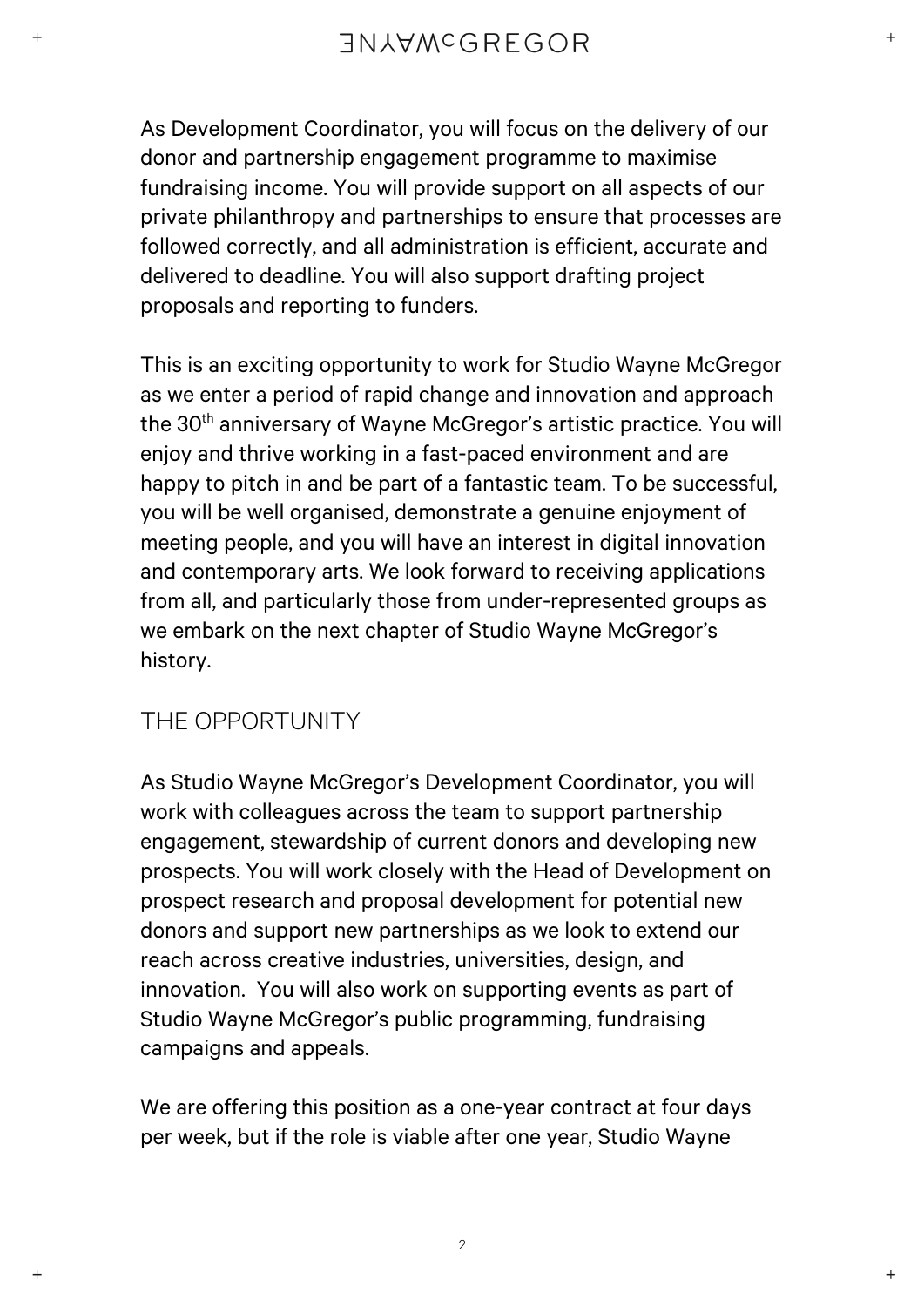McGregor is fully committed to extending the position to a permanent contract.

Our ideal candidate will have experience in a similar role, must have exceptional standards of supporter care, interpersonal skills, and strong attention to detail, along with the ability to be proactive, spot new opportunities and innovate. This role is ideal for someone with experience of charity fundraising looking for the next challenge in major donor and partnership fundraising or someone from the commercial sector looking to use transferable skills in the charity sector. Some knowledge of arts, digital and creative sectors would be helpful to this role.

### **TERMS**

**Hours:** 10am – 6pm each day. The position is offered part-time at 4 days a week. We are open to other proposals, and flexible working hours will be considered. Studio Wayne McGregor operates a Time Off in Lieu policy.

**Based at:** Primarily at Studio Wayne McGregor, Here East, Queen Elizabeth Olympic Park, with remote working.

**Salary:** £28,000 pro rata 4 days per week, 1-year part-time contract with a view to extension. Holiday entitlement is 28 days per year pro rata, including bank holidays.

**Benefits:** 2 tickets to London premieres of Company Wayne McGregor works, access to events hosted by Here East, Festive Day (an additional day off during the festive period), staff networking, staff social events, pension contributions.

### HOW TO APPLY

**Applications:** Please complete [THIS APPLICATION FORM](https://forms.office.com/Pages/ResponsePage.aspx?id=39xVds2RuUuQ8vYQSy0kCf2OF5N0z75Ok4cwb3sbptFUQVc5TFZSRlVLV1JSUUNMUktBRDg5R1pLVCQlQCN0PWcu&wdLOR=c3B289651-4F61-0847-96F2-18EE2A83841C) followed by an anonymous equal opportunities form, by the closing date.

3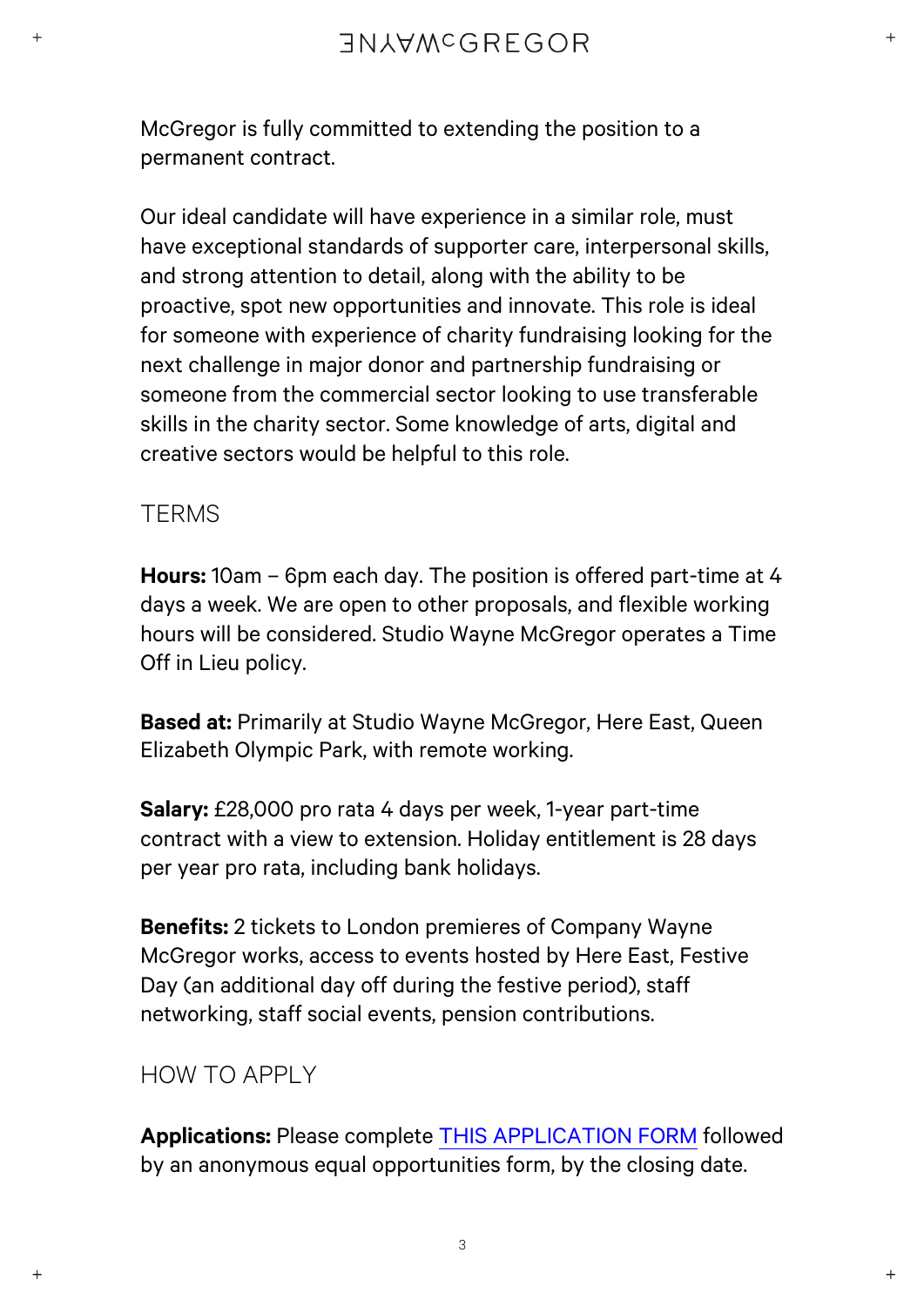#### **Video / Audio Applications:**

We want you to complete your application in a way that is comfortable for you. We will accept video and audio files that answer the questions listed in the application form. Please ensure your video or audio file is no longer than 5 minutes. You can send this to ... by the closing date.

You can send video and audio applications and your Equal Opportunities Form to the email address below by the closing date.

#### 4cb06782.waynemcgregor.com@uk.teams.ms

**Closing Date:** Monday 27<sup>th</sup> June 10am, 2022.

**Interviews:** Zoom interviews will be held on 30<sup>th</sup> June and 1<sup>st</sup> July.

**Start date:** ASAP

# JOB DESCRIPTION

**Job Title:** Development Coordinator

**Responsible to:** Head of Development

KEY ROLES AND RESPONSIBILITIES:

- Providing prospect research, and supporting cultivation and stewardship of new and existing donors.
- Administration of donation renewal processes (renewal approaches and chases, introductory meetings, thank you letters, invoices, tracking) with the aim of ensuring a high donor retention rate and new donor acquisition.
- Maintaining and refining Studio Wayne McGregor's database records of actual and potential donors, to ensure all gifts and approaches are accurately logged.

 $\overline{+}$